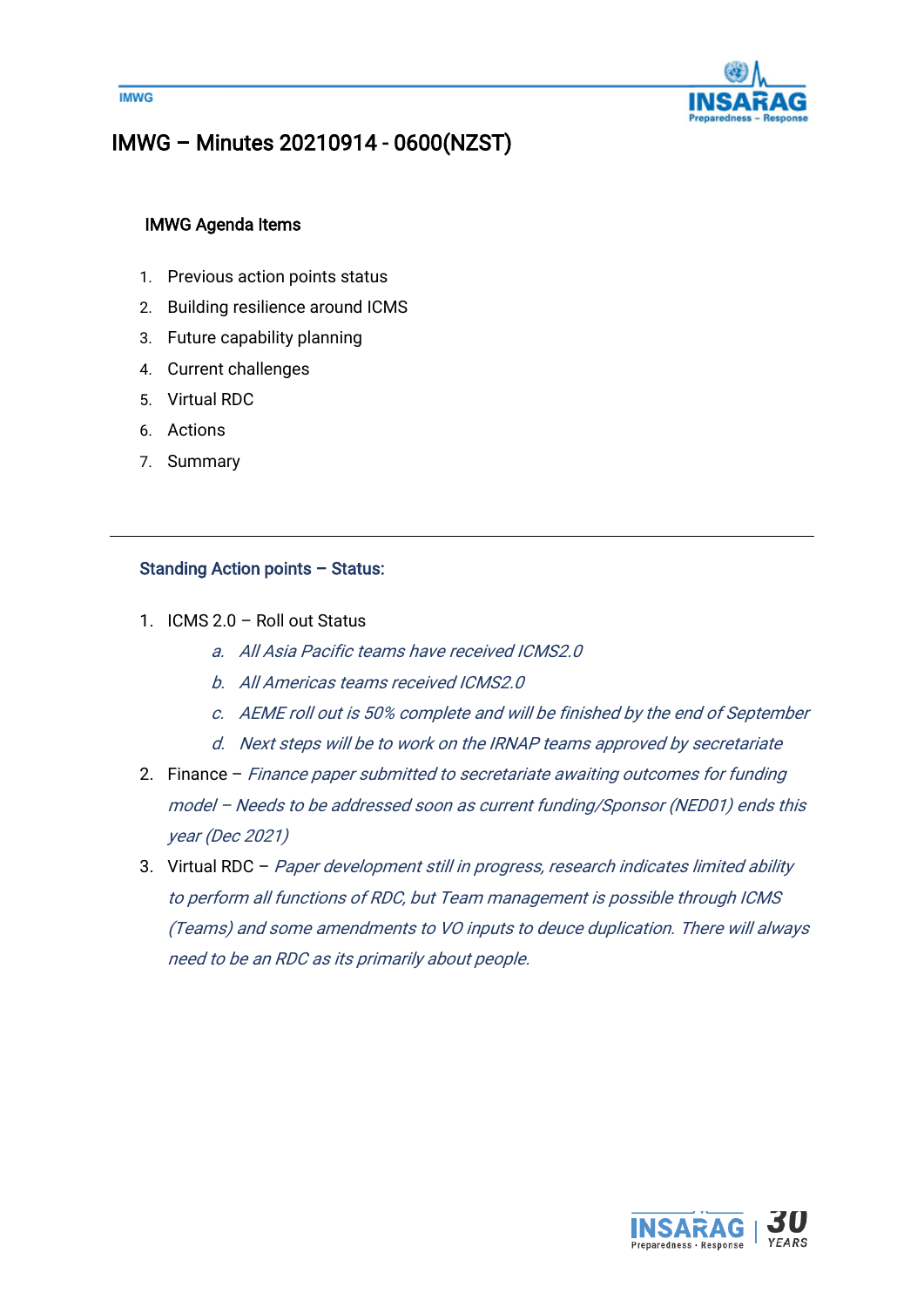

## **Content**

- 1. Building Resilience ICMS
	- a. The BaU support for ICMS needs to move from a people-based model to more of a system support model.
	- b. Options are:
		- i. to utilise Esri Disaster program to support the day-to-day requests, such as licencing and user creation functions
		- ii. Increase the number of "developer staff" to support the help desk model as well as future development. This is underway with John Morrison onboarding a member of his US based staff to help in this space, as well as an opportunity in NZL to do the same.
- 2. Future Capability Planning: 2–5-year planning strategies for ongoing development
	- a. Key areas of development:
		- i. Training
		- ii. Flexible response versions of ICMS
		- iii. Squad / Team level management functions
	- b. Community survey of perceived needs
		- i. What is missing from ICMS
		- ii. What do you want ICMS to do in the future
	- c. Need to be part of live exercises to gain effective feedback and experiences to ensure ICMS meets the INSARAG community needs profile.
- 3. Challenges
	- a. The virtual environment makes its very difficult to develop and improve ICMS, as live face to Face (F2F) meetings provide such a greater depth of contact and understanding of user needs.
	- b. IMWG needs a representative on the Flexible Response Working group
	- c. Secretariat needs to provide a list of IEC teams to IMWG, so we can ensure that we are providing licencing to approved teams in the process
	- d. Secretariat also needs to provide a priority-based list for the implementation of ICMS into IRNAP teams. (These will need to have a classified team as a mentor)



**IMWG**